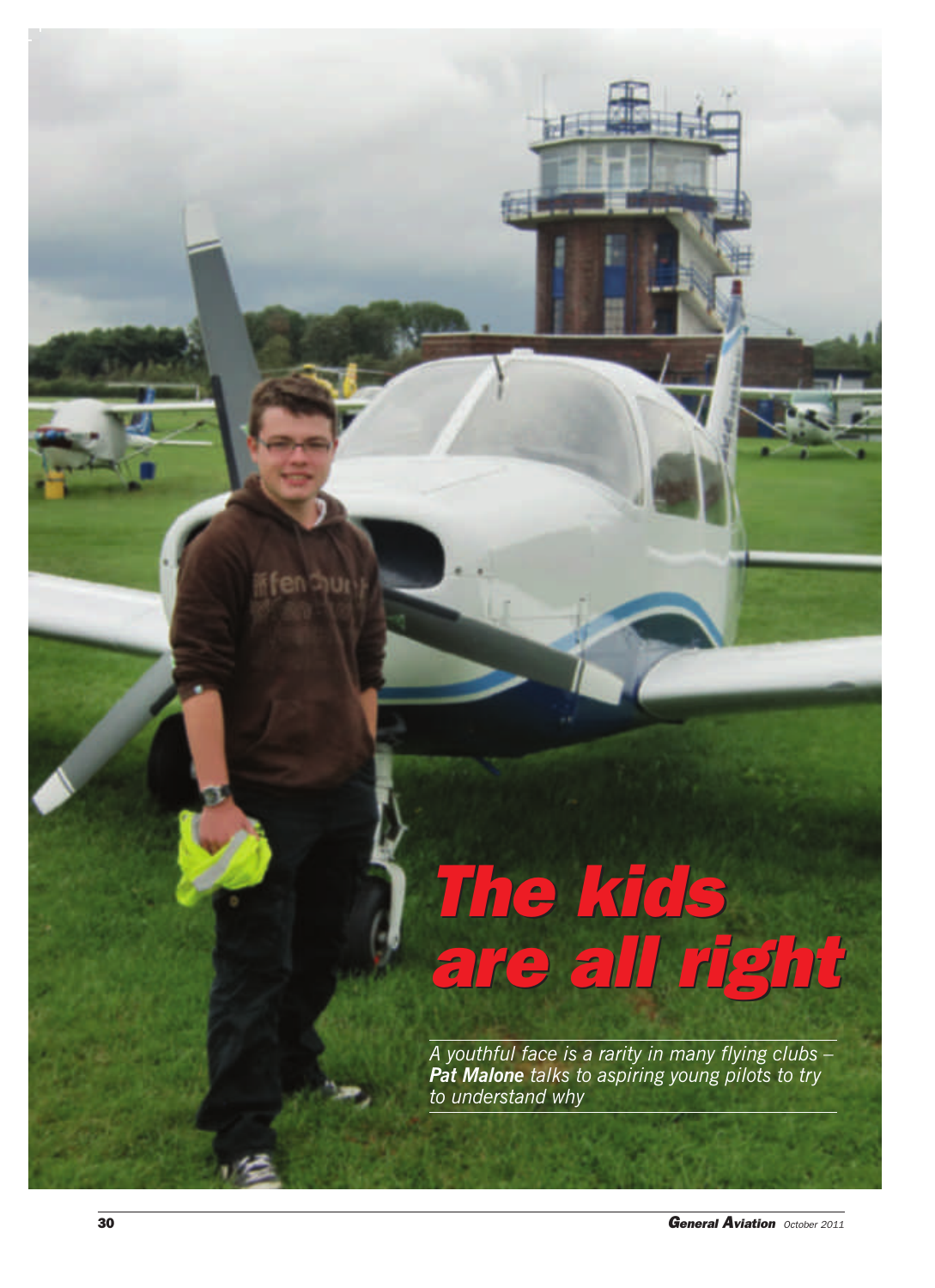ack Havery was just 13 when he got<br>on his bike and cycled to Barton<br>aerodrome in Manchester. Besotted<br>with aircraft and determined to become a ack Havery was just 13 when he got on his bike and cycled to Barton aerodrome in Manchester. Besotted pilot, Jack plucked up the courage to walk into a flying school and ask if there was something, anything, he could do to help, because he just wanted to be around planes. The reception was cold and somewhat abrupt; Jack was sent away with the advice that he should 'try somewhere else'. Undeterred, he did indeed try somewhere else – everywhere else on the airfield, in fact – and with varying degrees of indifference or friendliness they shook their heads and passed him along the chain.

Finally, Jack found himself outside a hangar in which a man was working, and he went in and repeated his mantra – sweep the floor, make the tea, anything. The man looked him up and down, smiled and said yes, he might just have something for him if he came back tomorrow. Jack cycled an hour home again, feeling on top of the world. Next day he reported as requested to this chap, who turned out to be Philip Robinson of Flight Academy Ltd, and he was given the job of transferring flight authorisation logs onto an Excel spreadsheet.

Jack's meeting with Phil Robinson represented a fork in the road for a boy who might easily have left Barton disillusioned and been lost to aviation. Today, Jack still does jobs for Phil Robinson while working on his Level 3 BTEC in Aviation Operations at South Trafford College and saving every penny he gets to pay for flying lessons. Some of us might say he's like we were when we were kids – hangar rats who'd do anything for a flight. But where have they all gone?

It's too simplistic to say that GA is unwelcoming of youngsters, but it is one aspect of a complex scenario involving perceptions, cost, alternative attractions and more. Jack Havery, articulate beyond his 16 years, has some thought-provoking insights. What can we do about the absence of role models and aviation heroes, the cost and the taxes, the mountain you have to climb? Jack urges that we liberate the airline pilot from his terrorist prison, where he remains invisible under lock and key. Remember the confident commander, egg on cap and stripes on sleeve, glad-handing his way down the aisle? Remember queueing up at the cockpit door for five minutes in that high-tech holy of holies? No kid today has ever done that, and much is lost… surely we're smart enough to contrive a way to make it possible again?

Jack has wanted to fly since he was three years old, when his father bought a PC-based simulator (Flight Sim 98). Little Jack had a go, and quickly crashed the plane. He kept trying, and soon he did not crash. His interest developed; his aunt Cathy was cabin crew on BA, BCal and MyTravel and brought home plastic models which Jack played with until they were broken. When he was eight, his father bought him a cheap airband radio and took him to Barton aerodrome. Jack walked into the tower and asked for the frequency, switched on the radio and

heard pilots talking…

"From that moment I knew what I wanted to do," he says.

It takes great courage for a 13-year-old to walk into an office and ask a group of grown-ups for help. "I operate on the principle that if you don't ask you don't get," Jack says. But how many youngsters would find the experience too daunting, especially when they were knocked back? Couldn't we make it easier for them?

Jack had joined the Air Cadets three months before his 13th birthday and is still with 318 Sale Squadron. "Some people love the combat clothing, the camps and the exercises for their own sake, and some join because it improves their CV," he says. "I joined for the flying. I've been to Shawbury, flown in the Tutor from Woodvale, in the E3 from Waddington, I've been to Linton on Ouse where the Tucanos are based. I flew the Tutor with an instructor who was a Captain with British Airways, flying long-haul 747s – he didn't tell me that, I had to ask him – and he was great, he let me taxi out and fly the plane."

Jack applied to join the RAF but was turned down because he wears glasses. "I asked about laser eye surgery but the medical officer said they wouldn't accept it. He didn't say why, but I've researched it and apparently at altitude it can rupture the blood vessels behind the eye, leading to loss of vision. It was a disappointment, but I half expected it because my eyesight deteriorated slightly when I was about 12 and I thought it might be an obstacle. But it just means I have to become a pilot another way." ➔

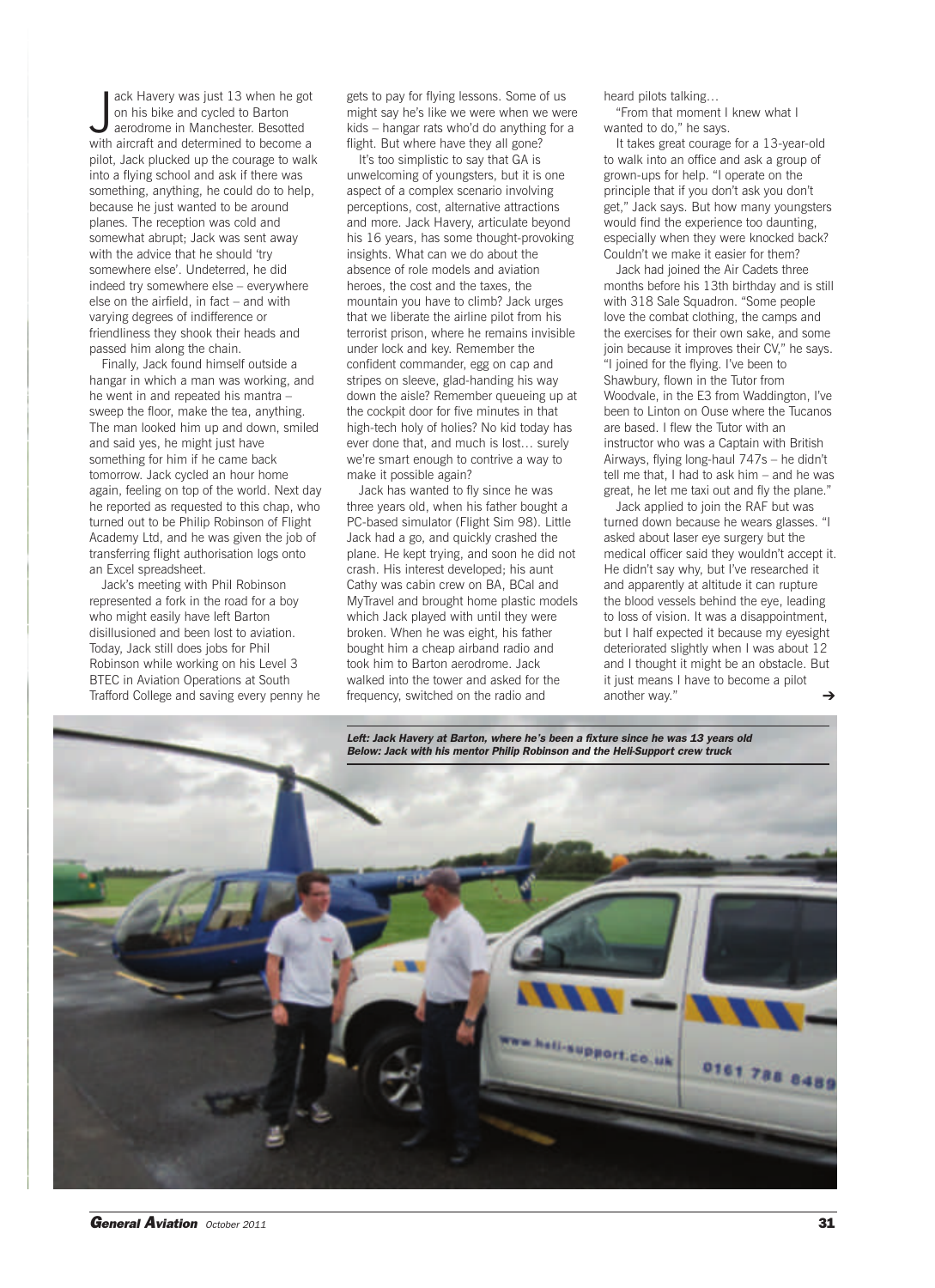→ Today Jack is leaning towards rotarywing flight because he enjoys the interaction with the customers – one of the jobs he has graduated to under Phil Robinson's guiding hand is giving safety briefings and loading pax on helicopter pleasure flights. Phil also runs a company

called Heli-Support which provides anything a helicopter operator might need out in the field, from passenger handling to refuelling, and Jack has become a useful member of that team. He's keen to ensure the helicopters are professionally turned out and spotlessly clean. No money

changes hands – Phil banks flying credits while Jack saves his own money in his flying fund, which has almost £1,000 in it. He's applied for about 50 part-time jobs to help support his habit, but work isn't that easy to come by in Manchester today and the money doesn't go far. "I'm not the

## *'Flying needs to become more fun' 'Flying needs to become more fun'*

*Sixteen-year-old student Daniel Steele gives some insights into the thinking of his contemporaries*

Interest in aviation from the younger generations has<br>dramatically fallen in the last few years and I went on a<br>mission to find out why. I, now 16 and doing my PPL, wante<br>to be a pilot for as long as I can remember, but ot nterest in aviation from the younger generations has dramatically fallen in the last few years and I went on a mission to find out why. I, now 16 and doing my PPL, wanted age too often struggle to see the point in it.

When I first started to take my licence I thought the reaction from other teenagers would be at least be a 'that's cool', but instead I was really surprised when some of the reactions I get are more along the lines of 'why are you doing that?' and 'isn't it boring?' Honestly, try explaining to someone why you love flying... you can't. The reason pilots pilot is because we love it, and for some obscure reason our love for flying is becoming less apparent in younger generations.

Definitely one of the bigger reasons why is because of the way we think of aircraft. Along with you 'old people' I think of planes, such as the Cessna 152 that I fly, as a stable and reliable bird, but if you look at it from another point of view I fly a 35 year-old, slow, scuffed washing machine... The appeal just isn't there any more, and more up-to-date aircraft are far too overpriced for most people to afford.

Which leads on to the infamous 'price' problem. I was talking to a friend at school who was thinking about becoming a pilot but then I had to drop the  $£140,000$  bomb – the price of getting your ATPL, with type rating, and still no guarantee of a job. He instantly gave up on that thought.

I probably would have joined the ranks of the uninterested if I didn't live literally next door to Denham aerodrome and my first PC game wasn't Microsoft Flight Sim 2002. Even with this information I'm not sure what could be done to stir up more

interest from my friends, other than to do the things that we all want like lowering training costs

*Denham student Daniel Steele with a Cessna 172 – not flown by a computer*

even at a PPL level, making exams more useful (i.e. not having to quote from an irrelevant paragraph of the Chicago Convention which would never apply to most pilots) and making flying more relaxing in the UK, where you are often concerned with how close you are to the edges of the narrow tunnel you have to fly through to avoid the TMAs and other airspace restrictions.

One thing I was sort of expecting, but not to this level, was how you need to know where you are at every moment. Not because you might just get lost, but you might stray into controlled airspace and 'bad things' will happen. And this concern about your location amongst other things, at least when you first begin, really sucks the fun out of flying. So, though I'm not sure how, flying needs to become more fun and less about how you might be infringing by 10ft into restricted airspace.

Another weird response that I got from people when I asked them why they weren't interested – they said it was 'too much effort'. Yes, flying does require you to pass a few exams, but laziness shouldn't really be a factor when considering GA.

Finally, airliner pilots aren't exalted like they were not too long ago. 'Back in the day', pilots were paid handsomely and were regarded as having one of the best jobs. Now it seems that only people who really, really love flying regard the commercial pilot as having a dream job because of the low pay, long hours and the way people think that it is just a computer that flies the aircraft.